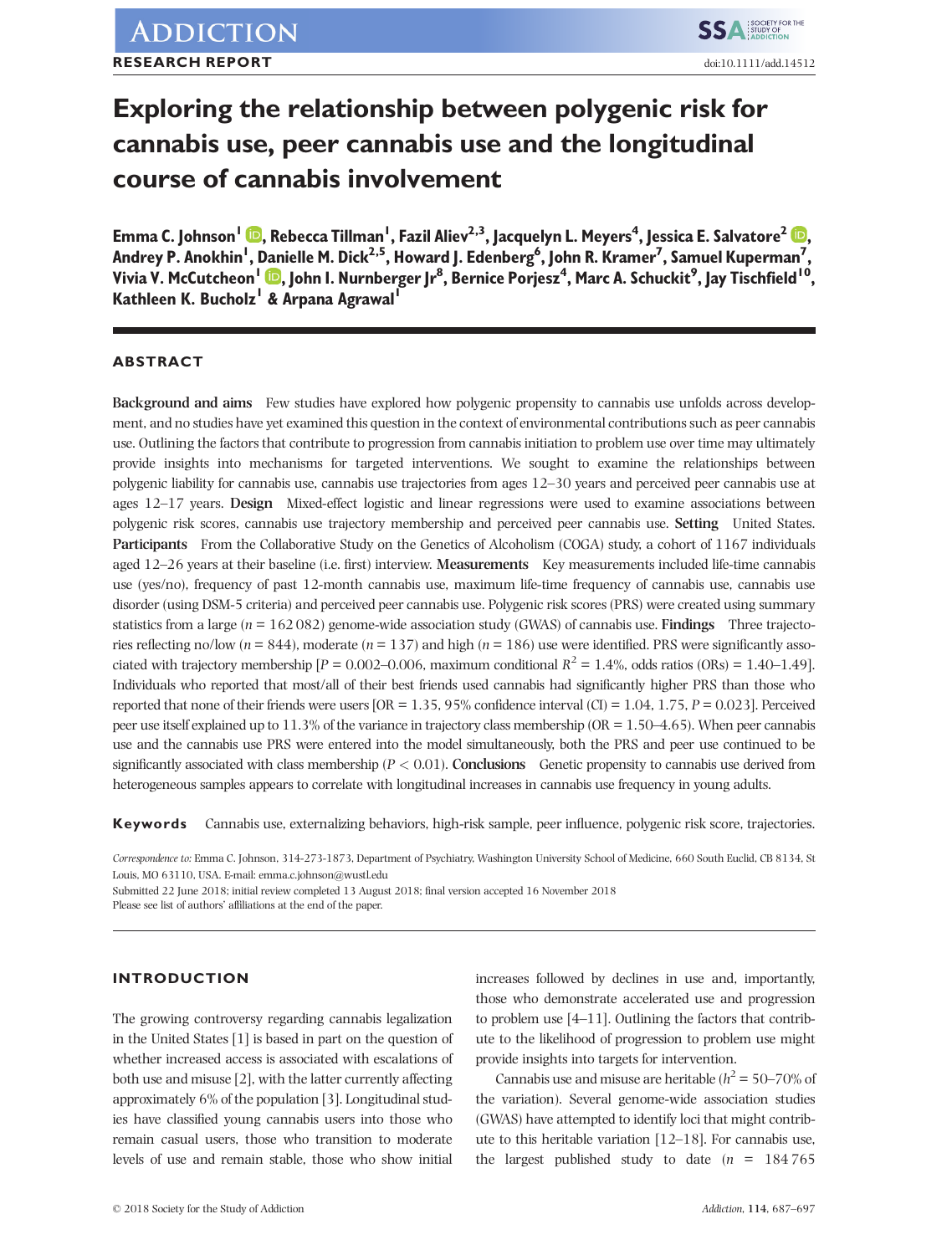individuals of European descent [19]; results used here on  $n = 162082$ ; see Supporting information for details) identified four independent genome-wide significant loci and found a genome-wide single nucleotide polymorphism (SNP) heritability of 10%, suggesting that the aggregated effects of common SNPs captured a sizeable proportion of the heritability of cannabis use. Polygenic risk scores (PRS) offer a complementary approach to the study of such aggregated effects [20]. In brief, a PRS is a person-specific index of genetic propensity to a trait (e.g. cannabis use); PRS are constructed by multiplying the effect size from a discovery GWAS by the number of risk alleles that an individual possesses at that SNP. PRS approaches are widely used in psychiatric genetics, including substance use and dependence, and can be used to assess whether genetic risk for one disorder or trait is associated with aspects of the same trait or with a correlated disorder/trait [21,22]. For instance, one study found that PRS for schizophrenia risk predicted cannabis use in individuals with bipolar disorder [23]. However, few studies have explored how genetic propensity to cannabis initiation (i.e. cannabis PRS) influences patterns of cannabis use across development.

In addition to genetic risk, affiliations with cannabisusing peers are believed to be among the leading contributors to persistent cannabis use [8,11,24,25]. However, results from longitudinal samples remain mixed (e.g. [7]). While peer use is readily viewed as an 'environmental' agent of risk, it can also represent heritable aspects of underlying behavior, with at least one study suggesting a heritability of 25–28% for general peer group deviance, a broad measure including peer marijuana use [26]. That study also found that approximately 50–78% of the genetic variance in peer group deviance was attributable to genetic factors related to cannabis use [27–29]. Another study [30] reported that the heritability of perceived peer alcohol use ranged from 7% at age 12–14 to 38% by age 18, and that the relationship between peer alcohol use and one's own alcohol use was attributable to genetic factors with a correlation of 0.83. Taken together, these observations raise the possibility that polygenic risk for cannabis use may interface with peer cannabis use in several possible ways, ranging from a main effect to a potential interactive effect. To our knowledge, these hypotheses remain untested.

To understand more clearly the role of genetic propensity and peer use in the longitudinal course of cannabis use, we used data on 1167 individuals of European descent who were part of a large longitudinal study of the genetics of addictions. We first identified trajectories of cannabis use frequency, and then examined whether trajectory class membership was related to (a) cannabis use PRS and/or (b) perceived peer cannabis use when the subject was aged 12–17 years. We also examined whether the relationship between polygenic risk, perceived peer use and trajectory

membership could be explained by an interaction model where perceived peer use moderated the influence of polygenic risk on trajectory membership. Results from these analyses can provide a framework for how genetic liability and peer use might interface to shape the developmental unfolding of cannabis use.

## METHODS

## Participants

The Collaborative Study on the Genetics of Alcoholism (COGA) study recruited alcohol-dependent probands through substance use treatment programs at seven sites throughout the United States. Probands and their family members were invited to participate, resulting in an overrepresentation of densely affected multiplex pedigrees. Control families (two parents and three or more offspring over the age of 14) were also selected from a variety of community sources (e.g. driver license registries). The institutional review boards for all seven data collection sites, and additional data analysis sites, approved the study [31].

For the current analyses, data from a cohort of 3618 individuals ('September 2017' data freeze) who were aged 12–26 years at their baseline (i.e. first) interview and comprised the longitudinal component of COGA, were used [32]. Briefly, participants were offspring of COGA families, with  $61.6\%$  having one parent with alcohol use disorder. Since 2004, participants have been interviewed every 2 years with the same structured interview; follow-up interviews are ongoing. We included only subjects with GWAS data and of European–American (EA; as verified by genotype) descent to match the ethnicity of the discovery GWAS [13]  $(n = 1897)$ ; of these individuals, 1840 had non-missing data for relevant variables. For the longitudinal growth curve analyses, a further reduction in sample size resulted from subsetting on those who were EA, had GWAS data and had three or more assessments, including the baseline assessment (final analytical  $n = 1167$ ). When compared to the larger subset of 1840 individuals, those with three or more assessments did not vary on any demographic or cannabis-related characteristics, suggesting that selection for those with greater than or equal to three assessments did not significantly bias findings (Supporting information, Table S1).

## Assessment

All individuals were interviewed using a version of the Semi-Structured Assessment for the Genetics of Alcoholism (SSAGA [33,34]) with individuals aged  $< 18$  years administered a child version (C-SSAGA [33,34]).

• Life-time cannabis use was coded using all assessment responses to an item on whether they had ever used cannabis (response: yes or no).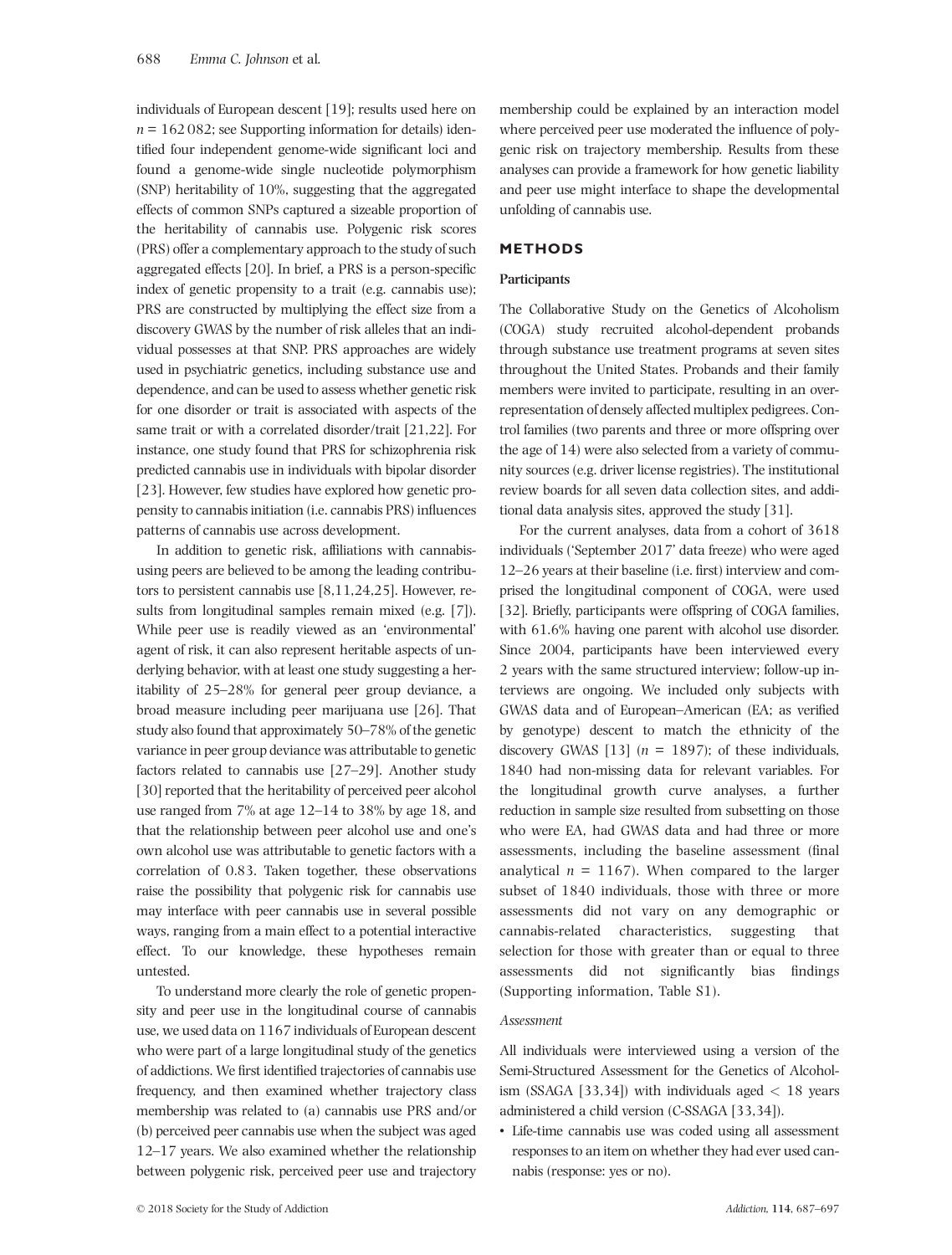- Frequency of past 12-month cannabis use was also recorded as the response at each interview to an item querying how often the participant had used cannabis in the past 12 months; the range was from 0 to 935. Data were winsorized to remove outliers  $(> 3$  standard deviations) at each age and were binned into 31 categories in 20 unit intervals. The interval length was chosen to capture variation in the data and allow for model optimization (sensitivity analyses with a 10-unit interval were also conducted; see Supporting information).
- Maximum life-time frequency of cannabis use was the maximum reported frequency of past 12-month cannabis use; this variable was log-transformed before analysis due to being right-skewed.
- Cannabis use disorder (CUD) was coded using DSM-5 criteria [35] (without the requirement for clustering of symptoms).
- Perceived peer cannabis use was coded as the response to an item: 'When you were 12–17, how many of your best friends used marijuana?' (0 = none, 1 = a few, 2 = most, 3 = all; categories representing 'most' and 'all' were combined, as the latter was only endorsed by 35 individuals); to minimize recall bias, peer use reported at the last assessment was used for those aged  $12-17$  ( $n = 818$ ), and at the assessment closest to age 12–17 for subjects aged 18 and older (349, although 91% were aged 18–21 years).

#### Genotypic data

Members of COGA's prospective cohort were genotyped as a part of multiple initiatives on different Illumina and Affymetrix arrays. The reported pedigree structure was assessed using a pruned set of 1 519 440 SNPs. In total, 6 881 872 SNPs passed quality control and data cleaning thresholds and were available for analysis (see details in Supporting information).

#### Polygenic risk for cannabis use

Effect sizes and effect alleles were derived from genomewide summary statistics from a large GWAS meta-analysis of 162 082 individuals, all of European ancestry (characteristics of discovery GWAS [19] in Supporting information). PRS were created for each COGA individual of genetically verified European descent with SNPs meeting increasingly lenient P-value thresholds from the discovery GWAS (from  $P_T < 0.0001$  to  $P_T < 0.50$ ). Details are provided in Supporting information but briefly, for each COGA individual, effect sizes from the discovery GWAS by Pasman et al. were multiplied by the number of effect alleles for each SNP, and then averaged across all SNPs within a certain Pvalue threshold (e.g.  $P_T < 0.10$ ) (e.g. tuning parameter [36]) in the discovery GWAS to create one score per individual for that  $P_T$ . This  $P_T$  threshold is not reflective of

significance of the PRS in a traditional statistical sense (i.e.  $P < 0.05$ ). Instead, it is predicated on the assumption of a high degree of polygenicity, which has been found to be true for most complex traits [37]; therefore, SNPs that do not reach stringent genome-wide significance cut-offs (typically  $P < 5e-8$ ) in the discovery GWAS are still predicted to make small but incremental and additive contributions to risk liability for the outcome [20,38,39].

## Covariates

Sex, age at first (i.e. baseline) and last interview were included as covariates. Two additional covariates were also included. First, three principal components, reflecting continuous variation in genetic ancestry were derived from all the GWAS data (details in Supporting information) and included to account for subtle ancestral differences [40]. Secondly, the type of genotyping array used for each individual was included as a covariate in order to control for potential differences in genomic content, quality control or imputation (see Supporting information, Table S1 for descriptive data).

#### Statistical analyses

#### Estimation of trajectories

Only subjects with GWAS data and cannabis frequency of use data available at three or more assessment waves  $(n = 1167)$  were included in the growth mixture models. Latent class growth analysis (LCGA) with a zero-inflated Poisson model in MPlus version 8 [41] was used to assign these individuals to classes that were derived using cannabis past-year frequency of use categories from each of the up to seven interviews (baseline to 12-year follow-up). Age at assessment was used as the analytical unit (i.e. the x-axis). Analysis details are available in Supporting information.

#### PRS analyses

The PRS were standardized (using the 'scale' function in R) before analysis. Mixed-effect logistic regression models were used to test the association between PRS (at varying  $P_T$ ) and trajectory class membership (using pairwise comparisons between classes), the associations between peer use and trajectory class membership, between the PRS and peer use and also to test whether an interaction between PRS and peer cannabis use predicted trajectory membership, while accounting for all second-order interaction terms (see [42]). All analyses included the family identifier and recruitment site as random effects (family nested within site).

All the above analyses were conducted in R [43]. To assess model fit and the relative amount of variance explained by the PRS, we used the 'MuMIn' package in R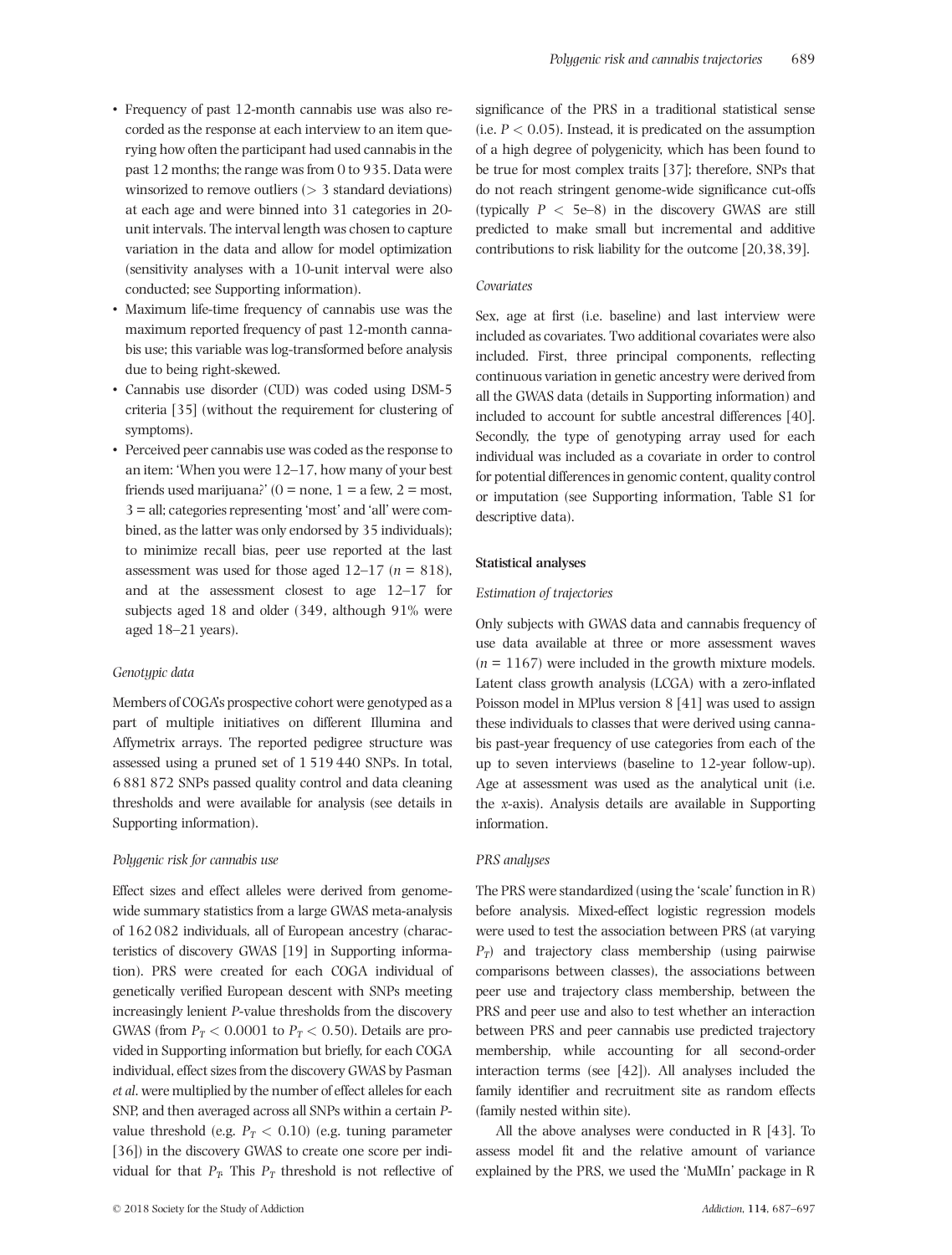to calculate both marginal and conditional  $R^2$  for each mixed model [43]. We use the conditional  $R^2$  to select the most predictive  $P_T$  (see Supporting information), but report both statistics for the most predictive PRS threshold. The proportion of variance attributable to the PRS (Δconditional R [2]) was estimated as the difference between the conditional  $R^2$  for a model with covariates alone and the model that included covariates and the PRS [i.e. conditional  $R^2$  (full model) – conditional  $R^2$ (model without PRS)]. The use of  $\Delta R$  [2] (typically Nagelkerke's pseudo- $R^2$  for binary traits [20]) as an index of the most predictive PRS relates to its role as an index of predictor efficacy [38,39,44], such that the addition of the PRS to a model improves the fit of the model, thus indicating unique variance attributable to the PRS, over and above covariates. As peer use was restricted to recall at age 12–17, we did not test whether trajectory membership influenced future peer use. The Bonferroni-corrected significance threshold for the PRS analyses was set at 0.0019 (corrected for 27 tests: three class comparisons  $\times$  nine PRS thresholds), while the significance threshold was set at  $\alpha$  < 0.05 for the remaining analyses. In addition, to overcome concerns that uncertainty in class membership might have influenced results, we re-ran analyses for the most predictive PRS threshold using the BCH approach in MPlus [45]. In this approach, the LCGA model is fitted to data and weights are assigned to likelihood of membership in each class while simultaneously examining between-class differences in PRS and accounting for the effect of covariates on class membership (see Supporting information).

#### Role of externalizing behaviors

To examine whether cannabis use PRS represented a general propensity to externalizing behaviors, we examined their association with (a) the thrill/adventure-seeking and the disinhibition subscales from Zuckerman's sensation scale (from baseline assessments; for adults [46]; Russo's modified sensation-seeking scale for children [47]; standardized) and (b) with a life-time diagnosis of conduct disorder from the SSAGA.

#### Negative control analyses

As a negative control, we also tested whether the PRS significantly predicted height at baseline, a trait not expected to be genetically associated with cannabis use.

# RESULTS

## Trajectories of recent cannabis use

As shown in Supporting information, Fig. S1, three classes were identified as the three-class model had a lower Bayesian Information Criterion (BIC) than the two-class solution,

the Lo–Mendel–Rubin adjusted likelihood ratio test (LMR-ALRT) P-value for the four-class solution  $(P = 0.1002)$  was not significant, and the entropy for the three-class solution (0.917) was high (fit statistics in Supporting information, Table S2; parameter estimates for the best-fitting model in Supporting information, Table S3). Classification probabilities were high (0.975, 0.928, 0.977). Sensitivity analyses with 10-unit intervals of cannabis use frequency were similar (Supporting information, Table S2). Broadly speaking (Table 1), the classes represented (a) users who consistently used cannabis infrequently during the entire period of follow-up, and included never users of cannabis, that we termed the 'no-low' use class  $(n = 844)$ ; (b) another class that included individuals with very high frequency of initial use that continued to escalate during the follow-up period and remained elevated at the final assessment, that we termed the 'high' use class  $(n = 186)$ ; and (c) a class that included escalating use that involved similar high use at baseline but a less steep increase in use during the follow-up, that we termed the 'moderate' use class  $(n = 137)$ . Also, as shown in Table 1, those in the high and moderate use trajectories were significantly more likely to be male, have used cannabis at an earlier age and meet criteria for a life-time history of cannabis use disorder (CUD) as well as conduct disorder.

# Associations between cannabis use PRS and overall cannabis use in the sample

In the analytical sample ( $n = 1167$ ) we found no evidence that the cannabis PRS was associated with a binary measure of life-time cannabis use  $(P = 0.111)$ , nor with frequency of use at baseline (in ever-users,  $P = 0.390$ ), frequency of use at last assessment (in ever-users,  $P = 0.513$ ) or maximum frequency of cannabis use (in ever-users,  $P = 0.090$ ). However, the cannabis use PRS was associated with life-time history of DSM-5 CUD  $(P = 0.028)$  but was no longer significant in the subset of ever-users ( $P = 0.090$ , Supporting information, Table S4). The pattern of association with cannabis use was similar when individuals with fewer than three assessments  $(n = 1840)$  were studied, although in this larger sample the PRS was associated with maximum frequency of cannabis use ( $P = 0.013$ ) and with DSM-5 cannabis use disorder in both the full sample ( $P = 0.005$ ) and in ever-users  $(n = 1144, P = 0.014).$ 

## Cannabis use PRS predicting cannabis use trajectories

The cannabis use PRS was significantly associated with cannabis use trajectory class membership (Table 2). At the most significantly associated PRS threshold of  $P_T < 0.1$ ,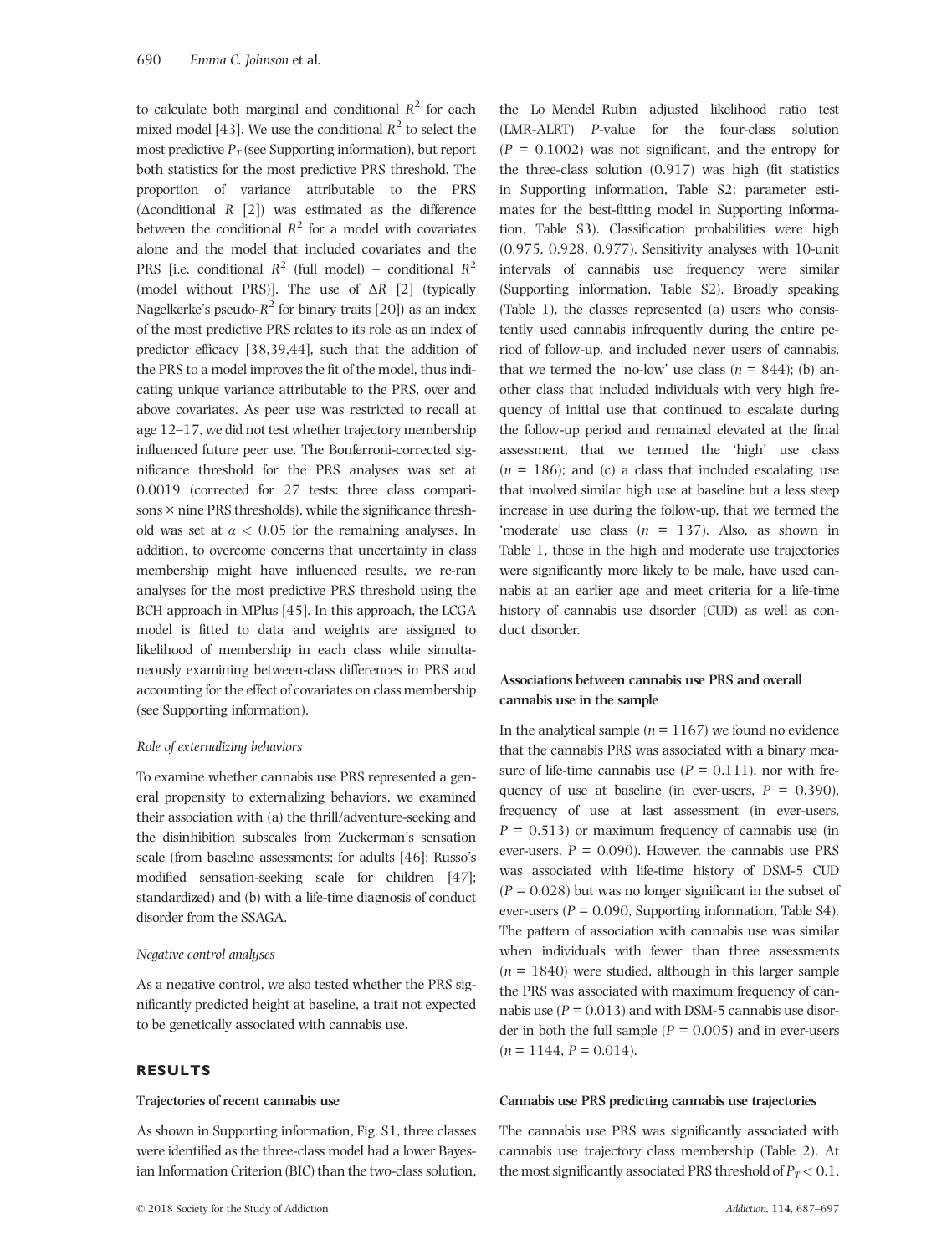|                                    |        | High-use class $(n = 186)$ | $class (n = 137)$<br>Moderate-use  |               |       | $No-low-use class (n = 844)$ | High versus<br>$no$ - $low$      | High versus moderate     | versus no-low<br>Moderate |
|------------------------------------|--------|----------------------------|------------------------------------|---------------|-------|------------------------------|----------------------------------|--------------------------|---------------------------|
|                                    | Mean   | SD                         | Mean                               | <b>SD</b>     | Mean  | SD                           | OR (95% CI)                      | OR (95% CI)              | OR (95% CI)               |
| Baseline age                       | 15.74  | 3.00                       | 16.14                              | 3.29          | 15.43 | 3.12                         | 1.01 (0.96, 1.07)                | 0.96(0.89, 1.03)         | $1.07(1.00, 1.13)^*$      |
| Age at last assessment             | 23.71  | $4.07$                     | 25.04                              | 4.05          | 23.91 | 4.38                         | 0.97(0.93, 1.01)                 | $0.92(0.87, 0.98)$ **    | $1.06(1.01, 1.11)^*$      |
| Age at first cannabis use          | 15.08  | 2.08                       | 15.98                              | 1.99          | 17.87 | 2.76                         | $0.61(0.56, 0.68)$ **            | $0.80(0.71, 0.90)$ **    | $0.71(0.708, 0.715)$ **   |
| requency of use at baseline        | 87.66  | 153.63                     | 32.12                              | 89.62         | 0.72  | 4.15                         | $1.07(1.04, 1.10)$ <sup>**</sup> | $1.004(1.002, 1.007)$ ** | $1.11(1.07, 1.15)$ **     |
| requency of use at last assessment | 278.28 | 193.02                     | 120.57                             | 139.19        | 5.21  | 25.58                        | $1.08(1.06, 1.10)$ **            | $1.007(1.005, 1.009)$ ** | $1.033(1.026, 1.041)$ **  |
|                                    | Lo     | z                          | $\frac{\partial}{\partial \theta}$ |               | %     |                              | OR (95% CI)                      | OR (95% CI)              | OR (95% CI)               |
| Male gender                        | 67.20  | 125                        | 64.96                              | $\frac{8}{9}$ | 41.94 | 354                          | $3.00(2.99, 3.00)$ **            | 1.10 (0.68, 1.77)        | $2.90(1.90, 4.43)$ **     |
| ife-time cannabis use              | 100.00 | 186                        | 100.00                             | 137           | 51.66 | 436                          |                                  |                          |                           |
| Cannabis use disorder              | 84.40  | 157                        | 69.34                              | 95            | 7.10  | $\overline{60}$              | $127.14(41.19, 392.41)$ **       | $2.45(1.39, 4.31)$ **    | 39.73 (19.40, 81.37)**    |
| Conduct disorder diagnosis         | 34.41  | 64                         | 21.17                              | 29            | 7.23  | 5                            | $7.38(4.61, 11.80)$ **           | $1.96(1.17, 3.28)$ *     | $4.09(2.28, 7.31)$ **     |
|                                    |        |                            |                                    |               |       |                              |                                  |                          |                           |

Polygenic risk and cannabis trajectories 691

the cannabis use PRS explained approximately 1.4% of the conditional variance in high versus no-low class membership (2.30% of the marginal variance); for every unit increase in PRS, membership in the high versus no-low class increased by an odds ratio (OR) of 1.40 [95% confidence interval (CI) = 1.13, 1.74] (Supporting information, Fig. S2; full results for all thresholds in Table 2, all covariates in Table 3). Cannabis PRS also explained 3.6% of the conditional variance in high versus moderate class membership, although this comparison did not survive Bonferroni correction  $(OR = 1.49, 95\% \text{ CI} = 1.12, 1.97, P = 0.006)$ . There was no evidence that cannabis use PRS was associated with height at baseline ( $P = 0.730$ ). Results from the BCH approach identified identically significant differences in mean PRS across the high class when compared with the moderate and the no-low class (Supporting information, Table S5).

## Peer cannabis use predicting cannabis use trajectories

Of the 1162 individuals with peer use data available, 57.5, 28.3 and 14.2% reported that none, few and most or all of their close peers used cannabis. Perceived peer cannabis use explained up to 11.3% of the variance in trajectory class membership  $(ORs = 1.50-4.65)$ . When peer cannabis use and the cannabis use PRS were entered into the model simultaneously, the association between the cannabis use PRS and membership in high versus moderate class was only slightly attenuated (OR =  $1.46$ , 95%)  $CI = 1.09, 1.94; P = 0.010$ , as was the association with the high versus no-low class comparison  $(OR = 1.34, 95\% \text{ CI} = 1.07, 1.68, P = 0.012)$ . Peer cannabis use was independently and significantly associated with all three comparisons in these models that also included the PRS as a predictor (both high versus no-low and moderate versus no-low  $P < 0.001$ , high versus moderate  $P = 0.017$ .

## Cannabis use PRS predicting peer cannabis use

Those who reported that most or all of their best friends used cannabis had significantly higher PRS than those who reported that 'none' of their best friends used cannabis (most significant OR = 1.38, 95% CI = 1.07, 1.78,  $P = 0.012$ ). Other comparisons (e.g. none versus few:  $P = 0.799$ ; few versus most or all,  $P = 0.096$ ) did not significantly differ from each other on cannabis PRS (details in Supporting information).

# Role of externalizing behaviors

\*P < 0.05; \*\*P < 0.01. SD = standard deviation; CI = confidence interval; OR = odds ratio.

 $< 0.05$ ; \*\* $P < 0.01$ .

Ą,

 $SD = standard deviation; \; CI = confidence interval;$ 

ratio.  $=$  odds  $\approx$ 

> The disinhibition scale score was significantly associated with both trajectory membership and all peer cannabis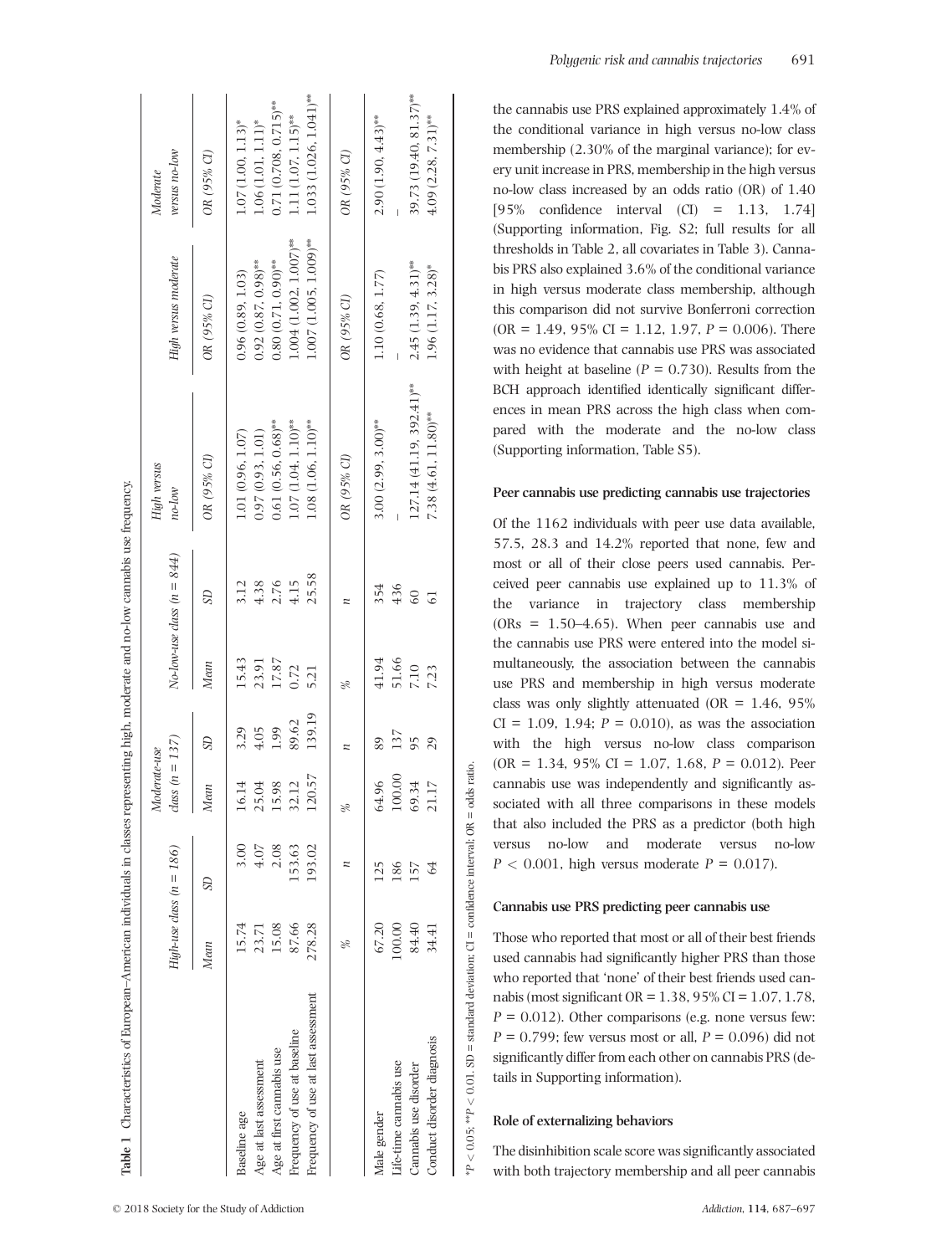Table 2 Results from mixed-effect logistic regression models predicting cannabis use trajectory class membership by polygenic risk scores for cannabis initiation. All models controlled for age at baseline, age at last assessment, sex, the first three ancestry principal components and array type, and site and family id were included as nested random effects. The n SNPs column is the minimum number of SNPs included in each PRS threshold (some individuals had fewer SNPs included in the score due to missing genotypes). The PRS P-value threshold of  $P_T < 0.1$  is shown in bold type, as this PRS was the most significant threshold associated with belonging to the high use class compared to both the no-low use class and the moderate use class, and this PRS threshold explained the most conditional variance (see Fig. S2). Thus, this PRS was used in all analyses reported in the main paper.

|                           |        | Moderate class versus no-low class |       |                  | High class versus no-low class |       |        |             | High class versus moderate class |       |  |
|---------------------------|--------|------------------------------------|-------|------------------|--------------------------------|-------|--------|-------------|----------------------------------|-------|--|
| P-value threshold $(P_T)$ | n SNPs | Beta                               | SE    | $\boldsymbol{P}$ | <b>Beta</b>                    | SЕ    | P      | <b>Beta</b> | SE                               | P     |  |
| <b>P5</b>                 | 298678 | 0.054                              | 0.128 | 0.676            | 0.242                          | 0.106 | 0.022  | 0.185       | 0.132                            | 0.162 |  |
| <b>P4</b>                 | 258733 | 0.042                              | 0.121 | 0.727            | 0.284                          | 0.107 | 0.008  | 0.222       | 0.137                            | 0.106 |  |
| P <sub>3</sub>            | 211705 | 0.034                              | 0.128 | 0.792            | 0.306                          | 0.111 | 0.006  | 0.256       | 0.136                            | 0.060 |  |
| P <sub>2</sub>            | 157496 | 0.022                              | 0.124 | 0.857            | 0.271                          | 0.106 | 0.011  | 0.239       | 0.138                            | 0.083 |  |
| P1 <sup>a</sup>           | 92504  | $-0.055$                           | 0.121 | 0.651            | 0.339                          | 0.109 | 0.0018 | 0.396       | 0.145                            | 0.006 |  |
| <b>PO5</b>                | 52656  | $-0.116$                           | 0.116 | 0.315            | 0.263                          | 0.104 | 0.011  | 0.390       | 0.140                            | 0.005 |  |
| P <sub>0</sub> 1          | 14 102 | $-0.122$                           | 0.115 | 0.289            | 0.011                          | 0.097 | 0.910  | 0.109       | 0.132                            | 0.408 |  |
| P <sub>001</sub>          | 2166   | 0.066                              | 0.111 | 0.553            | $-0.003$                       | 0.097 | 0.978  | $-0.081$    | 0.123                            | 0.508 |  |
| P <sub>0001</sub>         | 372    | 0.131                              | 0.111 | 0.240            | 0.076                          | 0.099 | 0.445  | $-0.099$    | 0.132                            | 0.451 |  |

<sup>a</sup>Corresponding results for PRS  $P_T < 0.1$  using the BCH approach are in Supporting information, Table S5. PRS = polygenic risk scores; SNP = single nucleotide polymorphism; SE = standard error.

Table 3 Associations between cannabis initiation polygenic scores and cannabis use trajectories. The most significant PRS is reported, which was defined with a P-value threshold of  $P_T < 0.1$  (see Table 2 for results for all thresholds).

|                        | Moderate versus no-low |         |              | High versus no-low |         |              | High versus moderate |         |              |
|------------------------|------------------------|---------|--------------|--------------------|---------|--------------|----------------------|---------|--------------|
|                        | <b>Beta</b>            | SЕ      | P            | Beta               | SЕ      | P            | <b>Beta</b>          | SE      | P            |
| Cannabis use PRS       | $-0.055$               | 0.121   | 0.651        | 0.339              | 0.109   | 0.0018       | 0.396                | 0.145   | 0.006        |
| <b>Sex</b>             | 1.117                  | 0.222   | $5.03e - 07$ | 1.037              | 0.194   | $9.79e - 08$ | 0.015                | 0.258   | 0.955        |
| Age at baseline        | $-0.046$               | 0.065   | 0.482        | 0.140              | 0.057   | 0.014        | 0.207                | 0.078   | 0.008        |
| Age at last assessment | 0.101                  | 0.050   | 0.042        | $-0.116$           | 0.043   | 0.007        | $-0.225$             | 0.064   | $4.12e - 04$ |
| Principal component 1  | $-276.537$             | 124.649 | 0.027        | $-224.026$         | 129.429 | 0.083        | $-51.340$            | 219.127 | 0.815        |
| Principal component 2  | $-81.749$              | 82.385  | 0.321        | 101.019            | 101.375 | 0.319        | 69.935               | 168.781 | 0.679        |
| Principal component 3  | $-29.864$              | 49.378  | 0.545        | 7.594              | 48.627  | 0.876        | 38.246               | 70.134  | 0.586        |
| Array design 1         | $-0.043$               | 0.260   | 0.869        | $-0.505$           | 0.228   | 0.027        | $-0.312$             | 0.279   | 0.265        |
| Array design 2         | $-0.268$               | 0.633   | 0.672        | $-0.437$           | 0.518   | 0.399        | $-0.089$             | 0.713   | 0.900        |

Arrays 1 and 2 are two dummy-coded variables included in the model to control for the genotyping arrays. Principal components reflect genetic ancestry. PRS = polygenic risk scores; SE = standard error. Results shown in bold type are significant predictors in the model after multiple testing corrections (α < 0.0019).

use comparisons, while thrill-seeking was only significantly associated with belonging to the high trajectory class versus no-low class and with the peer cannabis use comparison between none versus a few (details in Supporting information, Table S6). Cannabis use PRS did not significantly predict either scale, but was significantly associated with conduct disorder diagnosis, as were peer use and all three of the trajectory class comparisons (Supporting information, Table S6). The association between peer use and trajectory membership (high versus no-low class:  $P < 0.001$ ; high versus moderate:  $P = 0.037$ ; moderate versus no-low:  $P = \langle 0.001 \rangle$  was only somewhat attenuated when including conduct disorder as a covariate. Inclusion

of conduct disorder also modestly attenuated the association between PRS and class membership (e.g. high versus no-low class:  $OR_{conduct} = 1.37, 95\% \text{ CI} = 1.11, 1.69,$  $P = 0.003$ ; versus OR<sub>no-conduct</sub>: 1.40, 95% CI = 1.13, 1.74,  $P = 0.002$ ; high versus moderate OR<sub>conduct</sub> = 1.45, 95% CI = 1.10, 1.90,  $P = 0.008$  versus OR<sub>no-conduct</sub> = 1.49, 95% CI = 1.12, 1.97,  $P = 0.006$ ).

## PRS × peer use predicting cannabis use trajectories

PRS × peer use interaction was not significant (Supporting information, Table S7), suggesting independent effects of PRS and peer use on trajectory membership.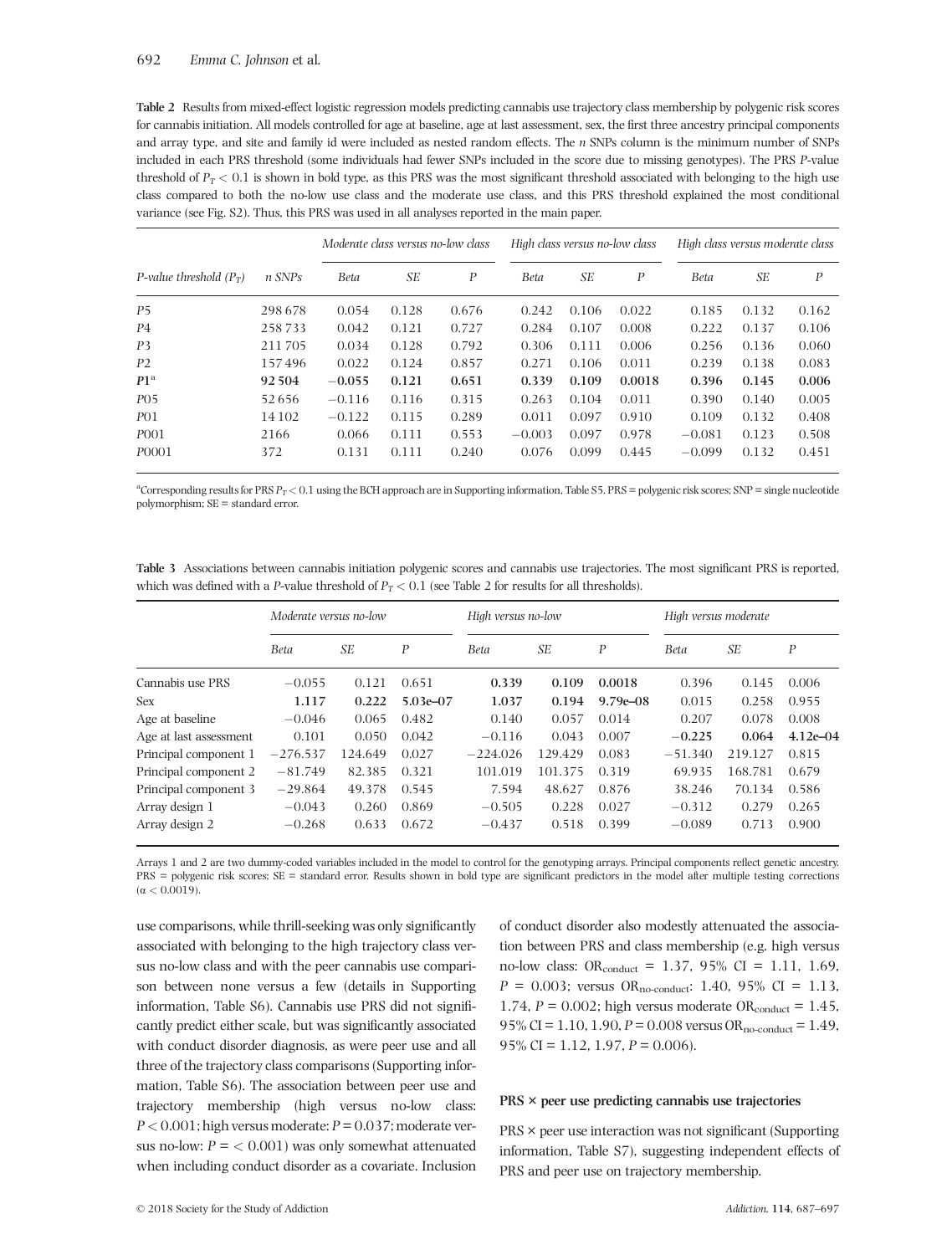|                        | None versus a few |         |       | None versus most/all |         |             | A few versus most/all |         |       |  |
|------------------------|-------------------|---------|-------|----------------------|---------|-------------|-----------------------|---------|-------|--|
|                        | <b>Beta</b>       | SЕ      | P     | <b>Beta</b>          | SE      | P           | <b>Beta</b>           | SЕ      | P     |  |
| Cannabis use PRS       | 0.021             | 0.083   | 0.799 | 0.324                | 0.129   | 0.012       | 0.184                 | 0.111   | 0.096 |  |
| Sex                    | 0.419             | 0.145   | 0.004 | 0.528                | 0.222   | 0.018       | 0.073                 | 0.201   | 0.717 |  |
| Age at baseline        | 0.099             | 0.045   | 0.026 | 0.315                | 0.072   | ${}< 0.001$ | 0.134                 | 0.061   | 0.028 |  |
| Age at last assessment | $-0.021$          | 0.033   | 0.529 | $-0.124$             | 0.052   | 0.018       | $-0.055$              | 0.044   | 0.212 |  |
| Principal component 1  | $-380.544$        | 255.575 | 0.137 | $-407.265$           | 95.435  | ${}< 0.001$ | 116.519               | 309.088 | 0.706 |  |
| Principal component 2  | $-53.450$         | 135.154 | 0.692 | $-261.639$           | 125.320 | 0.037       | $-309.740$            | 188.027 | 0.099 |  |
| Principal component 3  | 5.692             | 52.102  | 0.913 | 93.302               | 63.840  | 0.144       | 82.689                | 67.168  | 0.218 |  |
| Array design 1         | 0.365             | 0.181   | 0.043 | $-0.416$             | 0.269   | 0.122       | $-0.631$              | 0.226   | 0.005 |  |
| Array design 2         | 0.402             | 0.382   | 0.292 | $-0.846$             | 0.672   | 0.208       | $-0.715$              | 0.582   | 0.219 |  |

Table 4 Associations between cannabis initiation polygenic score and perceived peer cannabis use. The PRS that was most strongly associated with cannabis use trajectories is reported ( $P_T < 0.1$ ; see Table 2).

Arrays 1 and 2 are two dummy-coded variables included in the model to control for the genotyping arrays. Principal components reflect genetic ancestry. Results shown in bold type are significant predictors in the model ( $\alpha$  < 0.05).

# **DISCUSSION**

There are three key implications from our study. First, we found a statistically significant association between cannabis PRS and trajectory membership, and the effect size ( $\Delta$ conditional  $R^2$  up to 3.6%) was consistent with other PRS analyses [21]. Thus, genetic propensity to cannabis initiation derived from a large, heterogeneous discovery sample appears to differentiate between classes derived from frequency of cannabis use in an ascertained, longitudinal cohort. Interestingly, life-time cannabis use was not significantly related to PRS. However, maximum frequency of use and DSM-5 CUD were associated with PRS in the larger sample of 1840. It is possible that even though the discovery GWAS was aimed at assessing genetic propensity to life-time use, that polygenic liability is better captured along a developmental spectrum in these data. While, to some extent, the classes differed in severity of use (e.g. CUD), associations with class membership (e.g. high versus no-low) far exceeded cross-sectional associations with CUD, suggesting that class membership in this young and ascertained sample may be a superior index of genetic propensity than cross-sectional indices alone.

Secondly, the 'environmental' risk factor in our study, perceived peer cannabis use, explained up to 11.3% of the variance in trajectory membership. This suggests that, although genetics certainly plays a role in the progression of cannabis use, established environmental influences such as peer use are better predictors of cannabis use than PRS at the moment, and this is also likely to be true for other complex behavioral traits. Uniquely, genetic propensity to cannabis use was also associated with greater perceived peer engagement in cannabis use. Consistent with prior heritability studies, this finding of genetic contributions to perceived peer use might reflect gene–environment correlations [48,49] or causal processes, such as Mendelian randomization [50]. However, both PRS and peer use remained significantly associated with class membership when simultaneously modeled, suggesting some independent effects.

Thirdly, we found no evidence that peer cannabis use is a moderator of polygenic contributions to cannabis use trajectories. Previous studies have found some evidence for interaction effects between peer substance use and genetic liabilities for substance use [48], but few have used genome-wide PRS to do so.

Although results from the discovery GWAS for cannabis use were genetically correlated with risk-taking  $(SNP-r<sub>g</sub> = 0.425, P = 3.4e-42)$  [19], we found no evidence that our measures of risk-taking were consistently related to the cannabis use PRS. Even though PRS were correlated with conduct disorder, associations between the PRS and trajectory membership persisted even after controlling for conduct disorder. Thus, general deviance does not appear to fully account for these associations.

Our study had several limitations, including a modest target sample size (target  $n = 1167$ , discovery sample size  $n = 162082$ ; given the current sample size and a significance level of  $\alpha = 0.05$ , our study had 80% power [51] to detect an effect size of  $R^2 \ge$ 0.0068.). Further replication studies in larger, independent samples are warranted. Also, the current analyses were restricted to individuals of European ancestry, so we cannot confidently extrapolate our conclusions to other populations. Thirdly, COGA is ascertained for genetic liability to addiction, which may have influenced findings. Our 'high' group (16%) is somewhat larger than those noted in two prior general-population longitudinal studies [6,8], but similar to one study that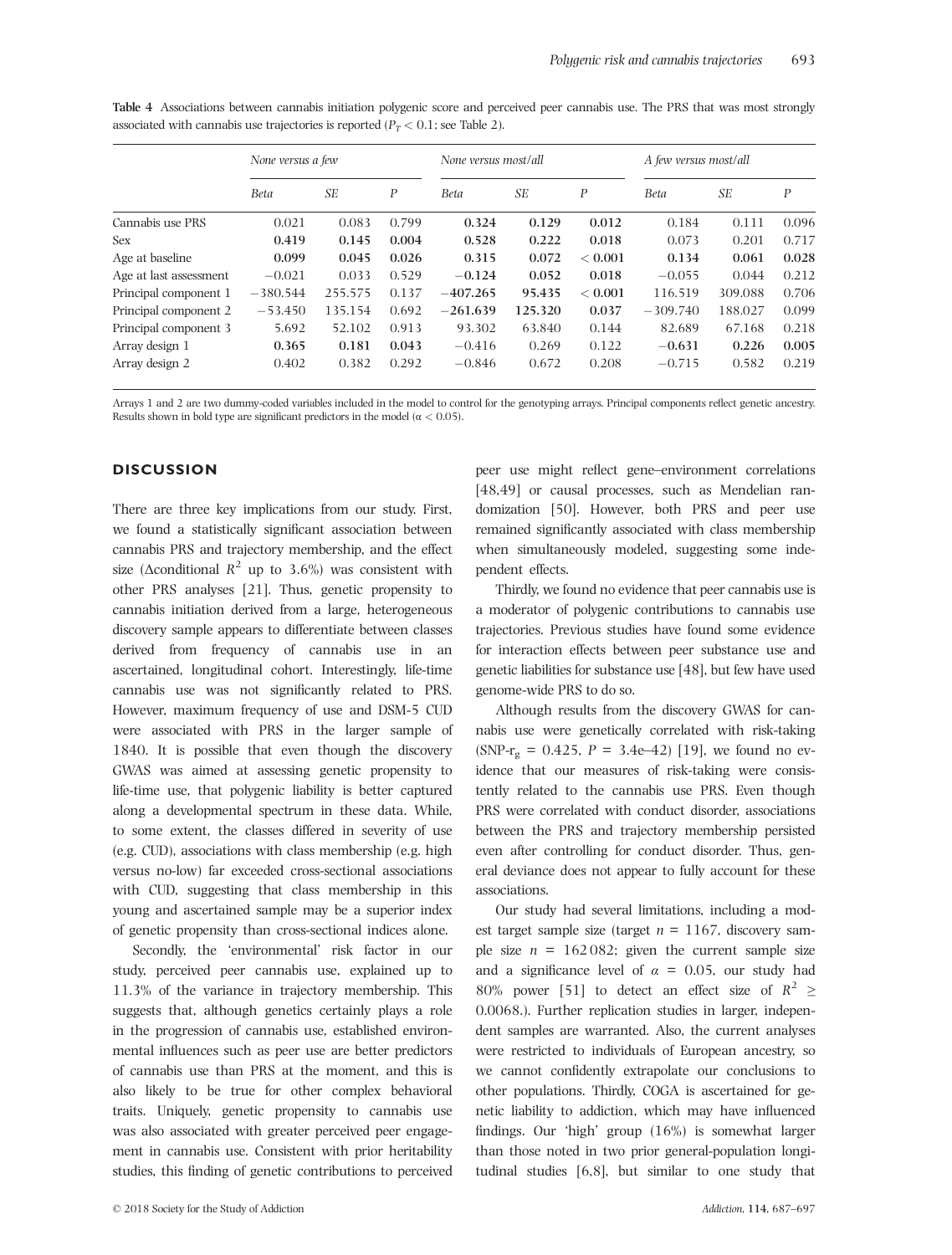oversampled for tobacco [4] smoking and lower than a study with over-representation of individuals from high crime neighborhoods [7]. Thus, similar classes have been noted, although there is much variability in their class size. Fourthly, while self-report of perceived peer use is commonly studied and does not significantly differ from actual peer use [52], it is possible that it is less objective than reports by peer nominees [53]. Furthermore, as we did not have reports of concurrent peer cannabis use at older ages (and the sample has a diverse age range at final assessment), we cannot speculate whether trajectory membership was associated with subsequent affiliations with cannabis-using peers. Fifthly, we binned frequency of use data into 20-unit intervals and this may have obscured the identification of smaller classes. For instance, our method combined those using one to two times in the past year with those who may have used cannabis 15–20 times. However, sensitivity analyses with 10-unit intervals provided similar results. It is also possible that reported frequency at the upper end of use was imprecise (e.g. using 550 versus 600 times).

It is hoped that with larger discovery efforts of both cannabis use [54] and of cannabis use disorders the predictive quality of PRS, not merely in terms of what they predict, but also when and how they do so, will be elucidated more clearly. However, this study highlights that even as discovery GWAS sample sizes grow and PRS begin to attain a greater level of precision [21,39], it will be of paramount importance to consider not only how genetic liability shapes health and behavior, but also the environmental context within which such behavior unfolds (e.g. [55]).

## Declaration of interests

None.

## Acknowledgements

This research is supported by the National Institute on Drug Abuse [K02DA32573 (A.A.), DA040411 (E.C.J.), DA040716 (A.P.A.), and K01DA037914 (J.L.M.)], the National Institute on Alcohol Abuse and Alcoholism [K02AA018755 (D.M.D.)], and the National Institute of Mental Health [MH109532 (E.C.J.)]. The Collaborative Study on the Genetics of Alcoholism (COGA), Principal Investigators (PIs) B. Porjesz, V. Hesselbrock, H. Edenberg, L. Bierut, includes 11 different centers: University of Connecticut (V. Hesselbrock); Indiana University (H. J. Edenberg, J. Nurnberger Jr, T. Foroud); University of Iowa (S. Kuperman, J. Kramer); SUNY Downstate (B. Porjesz); Washington University in St Louis (L. Bierut, J. Rice, K. Bucholz, A. Agrawal); University of California at San Diego (M. Schuckit); Rutgers University (J. Tischfield, A. Brooks); Department of Biomedical and Health Informatics, The Children's Hospital of Philadelphia; Department of Genetics, Perelman School of Medicine, University of Pennsylvania, Philadelphia, PA (L. Almasy), Virginia Commonwealth University (D. Dick), Icahn School of Medicine at Mount Sinai (A. Goate) and Howard University (R. Taylor). Other COGA collaborators include: L. Bauer (University of Connecticut); J. McClintick, L. Wetherill, X. Xuei, Y. Liu, D. Lai, S. O'Connor, M. Plawecki, S. Lourens (Indiana University); G. Chan (University of Iowa; University of Connecticut); J. Meyers, D. Chorlian, C. Kamarajan, A. Pandey, J. Zhang (SUNY Downstate); J.-C. Wang, M. Kapoor, S. Bertelsen (Icahn School of Medicine at Mount Sinai); A. Anokhin, V. McCutcheon, S. Saccone (Washington University); J. Salvatore, F. Aliev, B. Cho (Virginia Commonwealth University); and Mark Kos (University of Texas Rio Grande Valley). A. Parsian and H. Chen are the NIAAA Staff Collaborators. We continue to be inspired by our memories of Henri Begleiter and Theodore Reich, founding PI and Co-PI of COGA, and also owe a debt of gratitude to other past organizers of COGA, including Ting-Kai Li, P. Michael Conneally, Raymond Crowe and Wendy Reich, for their critical contributions. This national collaborative study is supported by NIH Grant U10AA008401 from the National Institute on Alcohol Abuse and Alcoholism (NIAAA) and the National Institute on Drug Abuse (NIDA). This study included summary statistics of a genetic study on cannabis use (Pasman et al., in press, Nature Neuroscience). We would like to acknowledge all participating groups of the International Cannabis Consortium, and in particular the members of the working group including Joelle Pasman, Karin Verweij, Nathan Gillespie, Eske Derks and Jacqueline Vink. Pasman et al. (2018) included data from the UK Biobank resource under application numbers 9905, 16406 and 25331.

## Authors' affiliations

Department of Psychiatry, Washington University School of Medicine, St Louis, MO, USA,<sup>1</sup> Department of Psychology, Virginia Commonwealth University, Richmond, VA, USA,<sup>2</sup> Department of Actuarial and Risk Management, Faculty of Business, Karabuk University, Turkey,<sup>3</sup> Department of Psychiatry, SUNY Downstate Medical Center, Brooklyn, NY, USA,<sup>4</sup> Department of Human and Molecular Genetics, Virginia Commonwealth University, Richmond, VA, USA,<sup>5</sup> Department of Biochemistry and Molecular Biology, Indiana University School of Medicine, Indianapolis, IN, USA,<sup>6</sup> Department of Psychiatry, University of Iowa Carver College of Medicine, Iowa City, IA, USA, $^7$  Department of Psychiatry, Indiana University School of Medicine, Indianapolis, IN, USA,<sup>8</sup> Department of Psychiatry, University of California San Diego Medical School, San Diego, CA, USA<sup>9</sup> and Department of Genetics, Rutgers, The State University of New Jersey, Piscataway, NJ, USA<sup>10</sup>

#### References

1. Arnott D. The impact diverging public opinion on cannabis and tobacco regulation has on constructive engagement between advocates. Addiction 2018; 113: 605–6.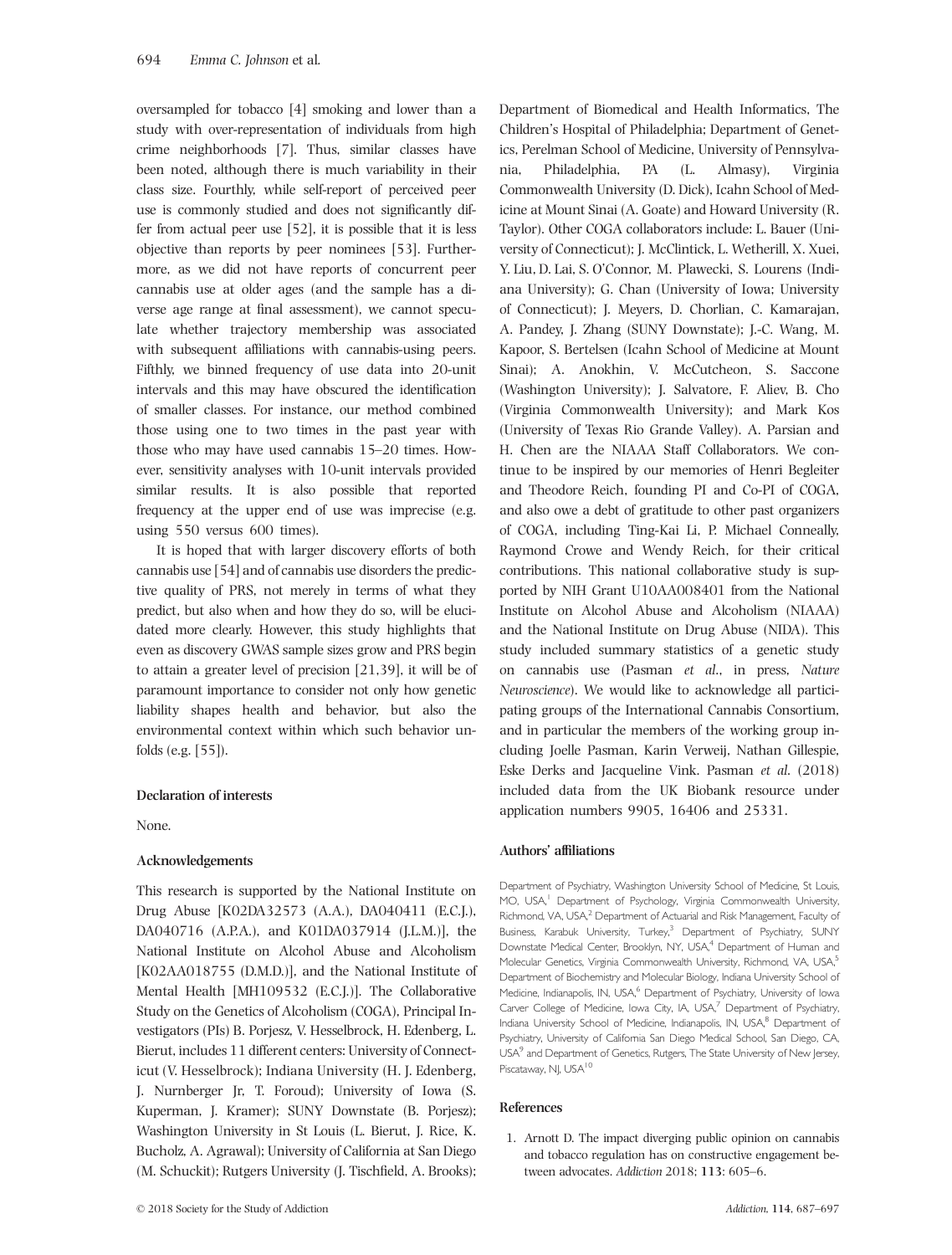- 2. Hasin D. S., Sarvet A. L., Cerdá M., Keyes K. M., Stohl M., Galea S. et al. US adult illicit cannabis use, cannabis use disorder, and medical marijuana laws: 1991–1992 to 2012–2013. JAMA Psychiatry 2017; 74: 579–88.
- 3. Hasin D. S., Kerridge B. T., Saha T. D., Huang B., Pickering R., Smith S. M. et al. Prevalence and correlates of DSM-5 cannabis use disorder, 2012–2013: findings from the National Epidemiologic Survey on Alcohol and Related Conditions–III. Am J Psychiatry 2016; 173: 588–99.
- 4. Passarotti A. M., Crane N. A., Hedeker D., Mermelstein R. J. Longitudinal trajectories of marijuana use from adolescence to young adulthood. Addict Behav 2015; 45: 301–8.
- 5. D'Amico E. J., Tucker J. S., Miles J. N. V., Ewing B. A., Shih R. A., Pedersen E. R. Alcohol and marijuana use trajectories in a diverse longitudinal sample of adolescents: examining use patterns from age 11 to 17 years. Addiction 2016; 111: 1825–35.
- 6. Brook J. S., Zhang C., Brook D. W. Developmental trajectories of marijuana use from adolescence to adulthood: personal predictors. Arch Pediatr Adolesc Med 2011; 165: 55–60.
- 7. Epstein M., Hill K. G., Nevell A. M., Guttmannova K., Bailey J. A., Abbott R. D. et al. Trajectories of marijuana use from adolescence into adulthood: environmental and individual correlates. Dev Psychol 2015; 51: 1650–63.
- 8. Windle M., Wiesner M. Trajectories of marijuana use from adolescence to young adulthood: predictors and outcomes. Dev Psychopathol 2004; 16: 1007–27.
- 9. Taylor M., Collin S. M., Munafò M. R., MacLeod J., Hickman M., Heron J. Patterns of cannabis use during adolescence and their association with harmful substance use behaviour: findings from a UK birth cohort. J Epidemiol Community Health 2017; 71: 764–70.
- 10. Juon H. S., Fothergill K. E., Green K. M., Doherty E. E., Ensminger M. E. Antecedents and consequences of marijuana use trajectories over the life course in an African American population. Drug Alcohol Depend 2011; 118: 216–23.
- 11. Kandel D. B., Chen K. Types of marijuana users by longitudinal course. J Stud Alcohol 2000; 61: 367–78.
- 12. Sherva R., Wang Q., Kranzler H., Zhao H., Koesterer R., Herman A. et al. Genome-wide association study of cannabis dependence severity, novel risk variants, and shared genetic risks. JAMA Psychiatry 2016; 73: 472–80.
- 13. Stringer S., Minică C. C., Verweij K. J., Mbarek H., Bernard M., Derringer J. et al. Genome-wide association study of lifetime cannabis use based on a large meta-analytic sample of 32 330 subjects from the International Cannabis Consortium. Transl Psychiatry 2017; 6: e769.
- 14. Demontis D., Rajagopal M. R., Thorgeirsson T. T., Als T. D., Grove J., Pallessen J., et al. Genome-wide association study implicates CHRNA2 in cannabis use disorder. bioRxiv 2017; <https://doi.org/10.1101/237321>.
- 15. Agrawal A., Lynskey M. T., Hinrichs A., Grucza R., Saccone S. F., Krueger R. et al. A genome-wide association study of DSM-IV: cannabis dependence. Addict Biol 2011; 16: 514–8.
- 16. Agrawal A., Lynskey M. T., Bucholz K. K., Kapoor M., Almasy L., Dick D. M. et al. DSM-5 cannabis use disorder: a phenotypic and genomic perspective. Drug Alcohol Depend 2014; 134: 362–9.
- 17. Verweij K. J. H., Vinkhuyzen A. A. E., Benyamin B., Lynskey M. T., Quaye L., Agrawal A., et al. The genetic aetiology of

cannabis use initiation: a meta-analysis of genome-wide association studies and a SNP-based heritability estimation. Addict Biol 2013; 18: 846–50.

- 18. Minică C. C., Dolan C. V., Hottenga J. J., Pool R., Genome of the Netherlands Consortium, Fedko I. O., et al. Heritability, SNPand gene-based analyses of cannabis use initiation and age at onset. Behav Genet 2015; 45: 503–13.
- 19. Pasman J. A., Verweij K. J. H., Gerring Z., Stringer S., Sanchez-Roige S., Treur J. L. et al. GWAS of lifetime cannabis use reveals new risk loci, genetic overlap with psychiatric traits, and a causal influence of schizophrenia. Nat Neurosci 2018; 21: 1161–70.
- 20. Purcell S. M., Wray N. R., Stone J. L., Visscher P. M., O'Donovan M. C., Sullivan P. F., et al. Common polygenic variation contributes to risk of schizophrenia and bipolar disorder. Nature 2009; 10: 8192–8192.
- 21. Wray N. R., Lee S. H., Mehta D., Vinkhuyzen A. A. E., Dudbridge F., Middeldorp C. M. Research Review: polygenic methods and their application to psychiatric traits. J Child Psychol Psychiatry Allied Discip 2014; 55: 1068–87.
- 22. Bogdan R., Baranger D. A. A., Agrawal A. Polygenic risk scores in clinical psychology: bridging genomic risk to individual differences. Annu Rev Clin Psychol 2018; 14: 119–57.
- 23. Adorjan K., Papiol S., Gade K., Malzahn D., Budde M., Aldinger F. et al. Polygenic risk scores and substance abuse comorbidity in patients with schizophrenia and bipolar disorders. Eur Neuropsychopharmacol 2018; 27: S409.
- 24. Kuntsche E., Jordan M. D. Adolescent alcohol and cannabis use in relation to peer and school factors, results of multilevel analyses. Drug Alcohol Depend 2006; 84: 167–74.
- 25. Whitesell, N. R., Asdigian N. L., Kaufman C. E., Big Crow C., Shangreau C., Keane E. M. et al. Trajectories of substance use among young American Indian adolescents: patterns and predictors. J Youth Adolesc 2014; 43: 437–53.
- 26. Gillespie N. A., Neale M. C., Jacobson K., Kendler K. S. Modeling the genetic and environmental association between peer group deviance and cannabis use in male twins. Addiction 2009; 104: 420–9.
- 27. Mathys C., Burk W. J., Cillessen A. H. N. Popularity as a moderator of peer selection and socialization of adolescent alcohol, marijuana, and tobacco use. J Res Adolesc 2013; 23: 513–23.
- 28. Ali M. M., Amialchuk A., Dwyer D. S. The social contagion effect of marijuana use among adolescents. PLoS ONE 2011; 6: e16183.
- 29. Dishion T. J., Tipsord J. M. Peer contagion in child and adolescent social and emotional development. Annu Rev Psychol 2011; 62: 189–214.
- 30. Edwards A. C., Maesr H. H., Prescott C. A., Kendler K. S. Multiple mechanisms influencing the relationship between alcohol consumption and peer alcohol use. Alcohol Clin Exp Res 2015; 39: 324–32.
- 31. Reich, T., Edenberg H. J., Goate A., Williams J. T., Rice J. P., van Eerdewegh P. et al. Genome-wide search for genes affecting the risk for alcohol dependence. Am J Med Genet 1998; 81: 207–15.
- 32. Bucholz K. K., McCutcheon V. V., Agrawal A., Dick D. M., Hesselbrock V. M., Kramer J. R., et al. Comparison of parent, peer, psychiatric, and cannabis use influences across stages of offspring alcohol involvement: evidence from the COGA prospective study. Alcohol Clin Exp Res 2017; 41: 359–68.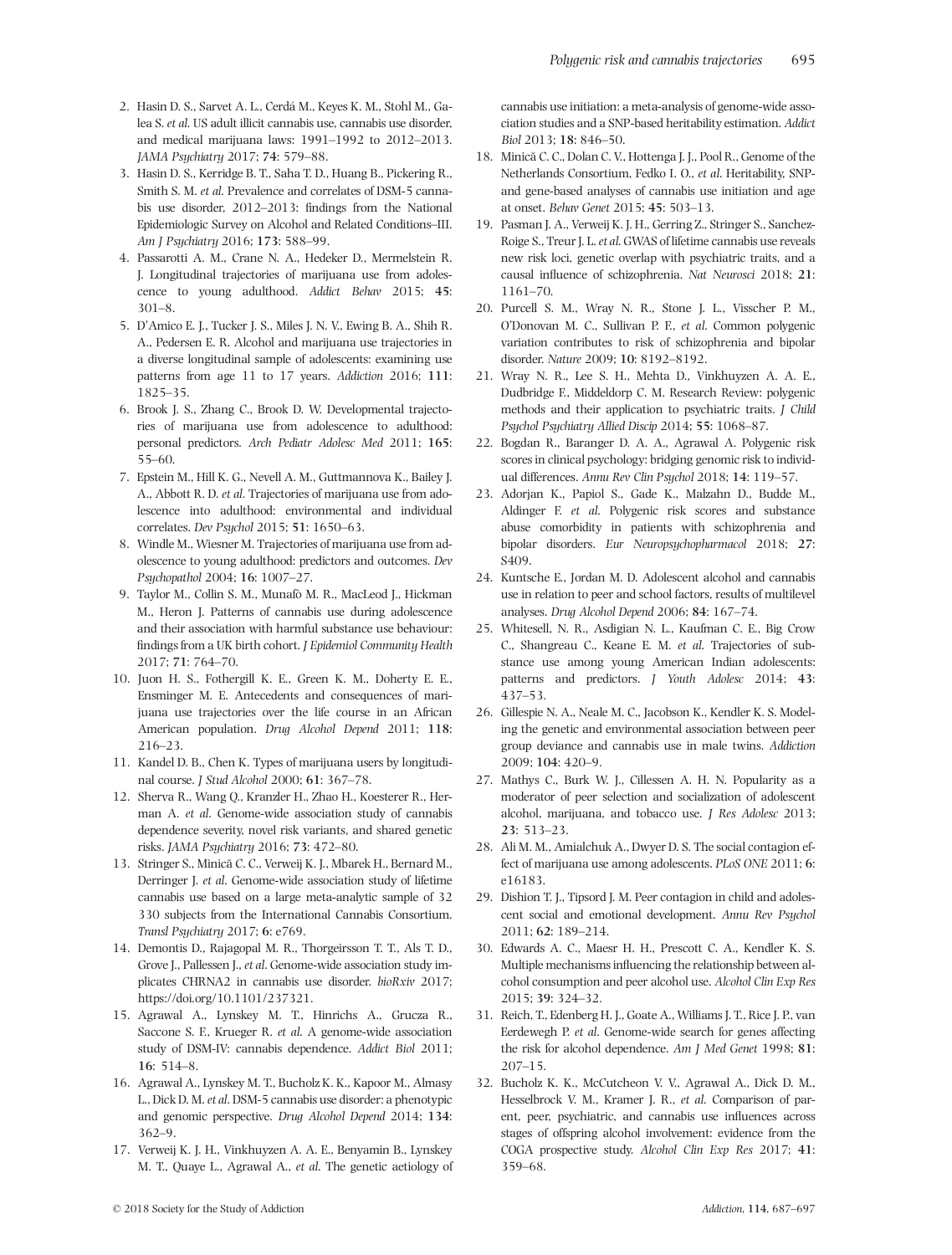- 33. Bucholz, K. K., Cadoret R., Cloninger C. R., Dinwiddie S. H., Hesselbrock V. M., Nurnberger J. I. Jr et al. A new, semistructured psychiatric interview for use in genetic linkage studies: a report on the reliability of the SSAGA. J Stud Alcohol 1994; 55: 149–58.
- 34. Hesselbrock M., Easton C., Bucholz K. K., Schuckit M., Hesselbrock V. A validity study of the SSAGA—a comparison with the SCAN. Addiction 1999; 94: 1361–70.
- 35. American Psychiatric. Association Diagnostic and Statistical Manual of Mental Disorders (DSM-5® ). Virginia, PA: American Psychiatric Association Publishing; 2013.
- 36. So H.-C., Sham P. C. Improving polygenic risk prediction from summary statistics by an empirical Bayes approach. Sci Rep 2017; 7: 41262.
- 37. Gratten J., Wray N. R., Keller M. C., Visscher P. M. Large-scale genomics unveils the genetic architecture of psychiatric disorders. Nat Neurosci 2014; 17: 782–90.
- 38. Wray N. R., Yang J., Hayes B. J., Price A. L., Goddard M. E., Visscher P. M. Pitfalls of predicting complex traits from SNPs. Nat Rev Genet 2013; 14: 507–15.
- 39. Dudbridge F. Power and predictive accuracy of polygenic risk Scores. PLOS Genet 2013; 9: e1003348.
- 40. Price A. L., Patterson N. J., Plenge R. M., Weinblatt M. E., Shadick N. A., Reich D. Principal components analysis corrects for stratification in genome-wide association studies. Nat Genet 2006; 38: 904–9.
- 41. Muthén L., Muthén B. Mplus User's Guide, version 7.4. Los Angeles: Author; 2012; [https://doi.org/10.1111/j.1600-](https://doi.org/10.1111/j.1600-0447.2011.01711.x) [0447.2011.01711.x.](https://doi.org/10.1111/j.1600-0447.2011.01711.x)
- 42. Keller M. C. Gene × environment interaction studies have not properly controlled for potential confounders: the problem and the (simple) solution. Biol Psychiatry 2014; 75: 18–24.
- 43. R Core Team. R: A Language and Environment for Statistical Computing. Vienna, Austria: R Core Team; 2017.
- 44. Hartz, S. M., Horton A. C., Oehlert M., Carey C. E., Agrawal A., Bogdan R. et al. Association between substance use disorder and polygenic liability to schizophrenia. Biol Psychiatry 2017; 82: 709–15.
- 45. Asparouhov T., Muthén B. Auxiliary variables in mixture modeling: using the BCH method in Mplus to estimate a distal outcome model and an arbitrary secondary model. Mplus Web Notes 2014; 21: 1–22.
- 46. Zuckerman M., Kolin E. A., Price L., Zoob I. Development of a sensation-seeking scale. J Consult Psychol 1964; 28: 477–82.
- 47. Russo, M. F., Stokes G. S., Lahey B. B., Christ M. A. G., McBurnett K., Loeber R. et al. A sensation seeking scale for children: further refinement and psychometric development. J Psychopathol Behav Assess 1993; 15: 69–86.
- 48. Harden K. P., Hill J. E., Turkheimer E., Emery R. E. Gene–environment correlation and interaction in peer effects on adolescent alcohol and tobacco use. Behav Genet 2008; 38: 339–47.
- 49. Eaves L., Last K., Martin N. G., Jinks J. L. A progressive approach to non-additivity and genotype–environmental covariance in the analysis of human differences. Br J Math Stat Psychol 1977; 30: 1–42.
- 50. Smith G. D., Ebrahim S. 'Mendelian randomization': can genetic epidemiology contribute to understanding environmental determinants of disease? Int J Epidemiol 2003; 32: 1–22.
- 51. Erdfelder E., Faul F., Buchner A., Lang A. G. Statistical power analyses using G\*Power 3.1: tests for correlation

and regression analyses. Behav Res Methods 2009; 41: 1149–60.

- 52. Deutsch A. R., Chernyavskiy P., Steinley D., Slutske W. S. Measuring peer socialization for adolescent substance use: a comparison of perceived and actual friends' substance use effects. J Stud Alcohol Drugs 2015; 76: 267–77.
- 53. Watson C. G. Do alcoholics give valid self-reports? J Stud Alcohol 1984; 45: 344–8.
- 54. Pasman J. A., Verweij K. J. H., Gerring Z., Stringer S., Sanchez-Roige S., Treur J. L. et al. Genome-wide association analysis of lifetime cannabis use (N=184,765) identifies new risk loci, genetic overlap with mental health, and a causal influence of schizophrenia on cannabis use. bioRxiv 2018; [https://doi.](https://doi.org/10.1101/234294) [org/10.1101/234294.](https://doi.org/10.1101/234294)
- 55. Paksarian D., Trabjerg B. B., Merikangas K. R., Mors O., Børglum A. D., Hougaard D. M. et al. The role of genetic liability in the association of urbanicity at birth and during upbringing with schizophrenia in Denmark. Psychol Med 2018; 48: 305–14.

 $1$  PRS = polygenic risk scores; SNP = single nucleotide polymorphism; SE = standard error

# Supporting Information

Additional supporting information may be found online in the Supporting Information section at the end of the article.

Table S1 Characteristics of individuals in each subset of data used for analyses.

Table S2 Zero-Inflated Poisson Growth Mixture Models of Cannabis Frequency Category in the Last 12 Months by Age at Assessment (12–30 years) in 1167 European-American Subjects with GWAS and longitudinal data.

Table S3 Parameter estimates for intercepts and slopes for frequency data as well as zero-inflation across 3 latent classes in self-reported European-American subjects.

Table S4 Associations between cannabis use polygenic scores and (a) lifetime cannabis use, (b) frequency of use at baseline, (c) frequency of use at last assessment for individuals, and (d) DSM5 cannabis use disorder diagnosis. The most significant PRS is reported, which was defined with a *p*-value threshold of  $p_T < 0.1$ .

Table S5 Mean polygenic risk score across classes derived from the BCH model (covariates include sex, age at first and age at last interview, principal components and recruitment site).

Table S6 Associations between externalizing behaviors and cannabis trajectory membership, peer use, and cannabis use PRS. Trajectory membership and perceived peer use were treated as the dependent variables in these analyses (e.g. peer use regressed on thrill-seeking score), while the PRS was entered as a predictor in the model (e.g. regressing thrill-seeking on PRS).

<sup>1</sup>Arrays 1 and 2 are two dummy-coded variables included in the model to control for the genotyping array types. Principal components reflect genetic ancestry.